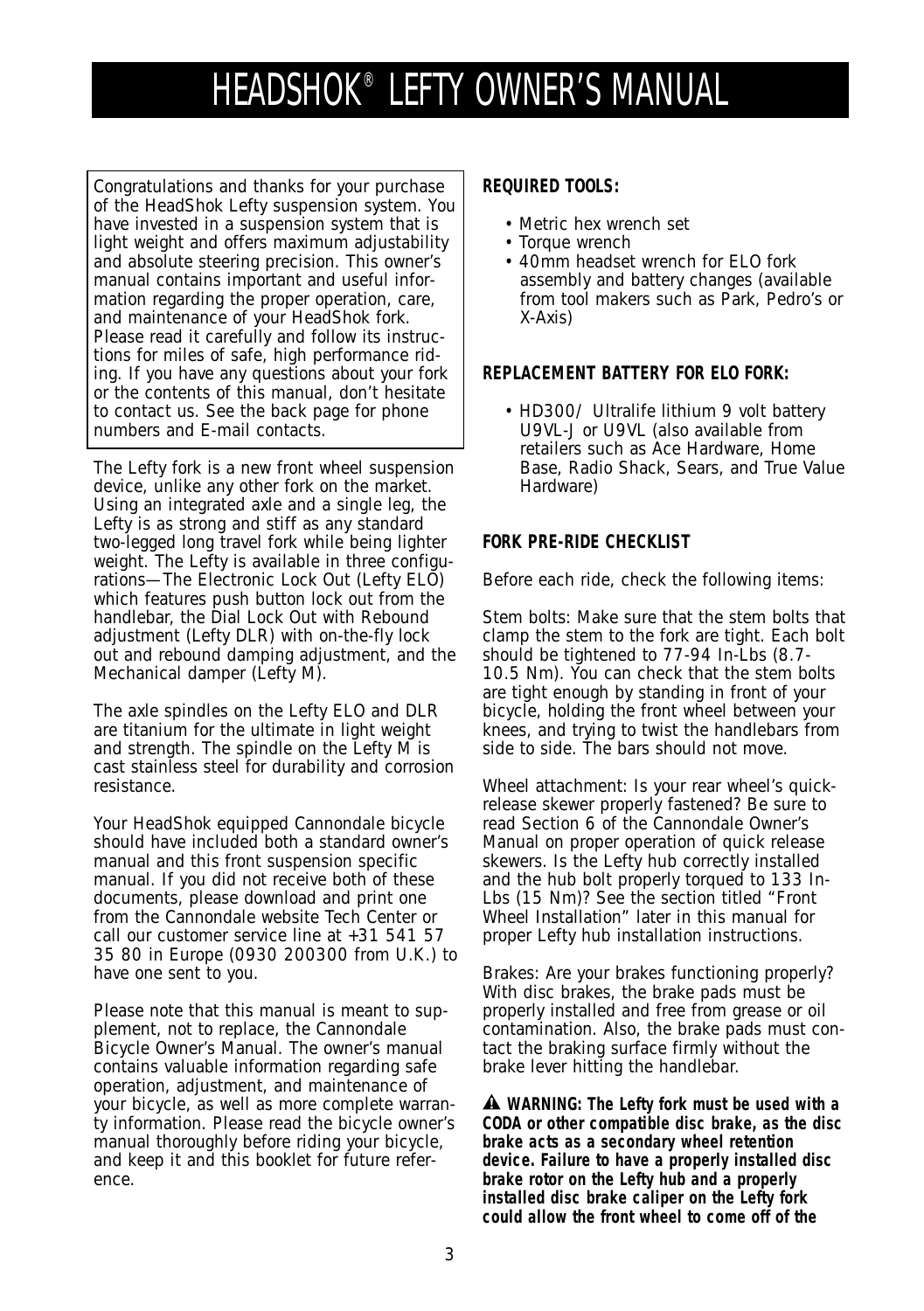**axle spindle if the hub axle bolt is loose. A rider would be at risk of injury or death if the front wheel were to come off of the axle spindle while the bicycle was being ridden.**

**WARNING: An approved disc brake system is very important to the safety of the Lefty fork and Cannondale strongly recommends that an authorized Cannondale dealer perform any work to the brakes. When installing disc brakes to a Lefty fork, please consult the disc brake fitting instructions that are included with the brakes. Those instructions are provided for persons who have a good knowledge of bicycle specific mechanical procedures and who are equipped with the proper tools and equipment. Incorrect installation or service may reduce braking performance, and could lead to injury or death. If you have any doubts about your ability to perform any necessary procedures, contact your local authorized Cannondale dealer.**

*Note that the thinner disc brake mount on the Lefty fork may require shorter caliper mounting bolts when used with a CODA Disc Brake. See your local Cannondale dealer for assistance if you need these shorter bolts.*

*Note also that there is a seal that is held against the disc side of the Lefty hub by the disc brake rotor. Whenever you bolt the brake rotor onto the hub, be sure that the seal rests against the large cartridge bearing and that the rotor holds the seal in place. The seal keeps out water and dirt contamination, and a missing seal will result in premature bearing wear.*

**If you have any reason to suspect that your bicycle is not functioning properly, do not ride it. Instead, have it inspected by your authorized cannondale retailer.**

# **FORK SETUP**

Before the Lefty ELO can be used or the bike ridden, the ELO battery must be installed and the system reassembled. The ELO uses an Ultralife lithium 9 volt battery to power the motor which activates the lock out function within the Lefty. For shipping purposes, the battery and Electronic Control Unit (ECU) are packaged separately. The battery and ECU must be installed within the Lefty and the push button switch installed on the handlebar before the system will be functional. The ECU holds the battery, and houses two LEDs to indicate fork lock out (red) and low battery (yellow). Be careful not to damage the attached switch wire when handling this piece.

## **ELO BATTERY INSTALLATION**

1. Using a 40mm headset wrench, unscrew and remove the upper collar from the top of the Lefty leg. See Fig. 1 for an illustration of the ELO components.

2. Using a 5mm hex wrench, loosen the fork upper clamp bolt. Compress the fork so that the top of the cartridge comes up through the top of the Lefty leg. This may be easiest to achieve by placing the bike upright on the floor and pushing down on the handlebars.

3. Press the new battery into the battery connection on the top of the cartridge so that the terminals mate. See Fig. 1.

*Note: Do not remove the two hex head screws adjacent to the battery termi-nals on the cartridge outer cap for any reason. These are*

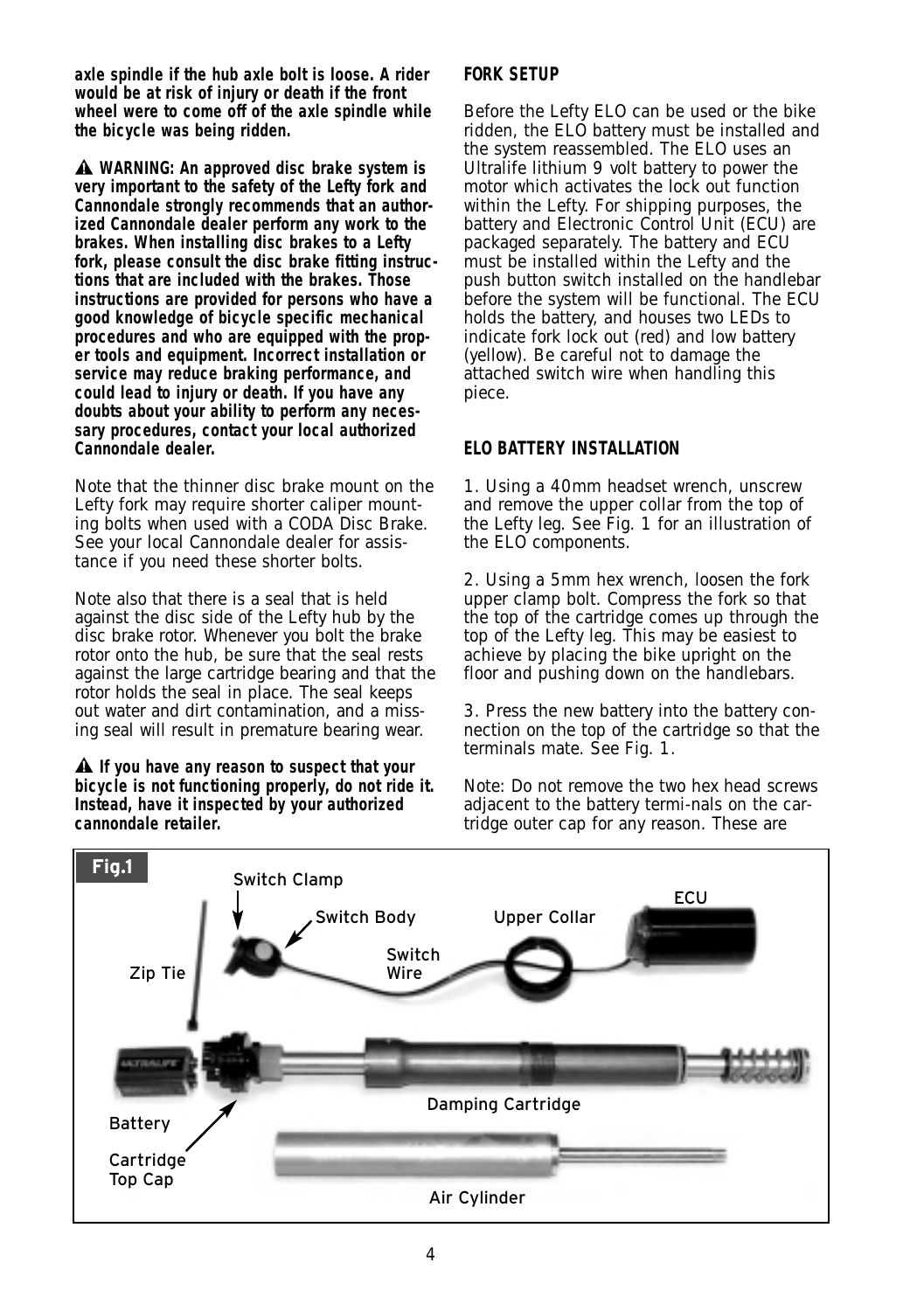



*used for factory assembly of the cartridge only. Besides battery replacement, none of the ELO's electronics are user serviceable.*

4. If necessary, rotate the cartridge outer cap and battery clockwise so that the three metal pins are on the right side of the battery and the two metal pins are on the left. This will assure the correct position of the Electronic Control Unit (ECU). This can best be done if the fork is still fully compressed.

5. Look at the bottom of the ECU to see that one side has three holes and the other has only two. See Fig. 2. With the fork still compressed, press the ECU into the top of the cartridge so that the sockets on the ECU and the pins on the top of the cartridge mate. See Fig. 3. The switch wire should point directly forward out of the top of the ECU.

6. Thread the switch wire through the center of upper collar, so that the threads on the collar are facing down. Using the upper collar, press down on the flange on the outside of the ECU and fully extend the fork by lifting up on the handlebars. Apply a drop of Loctite 242 (blue) to the threads on the upper collar and using the 40mm wrench, reinstall the upper collar, tightening to a torque of 250 In-Lbs (28 Nm).

7. VERY IMPORTANT! Apply a drop of Loctite 242 (blue) to the fork upper clamp bolt threads and tighten to 55-65 In-Lbs (6.25–7.25 Nm).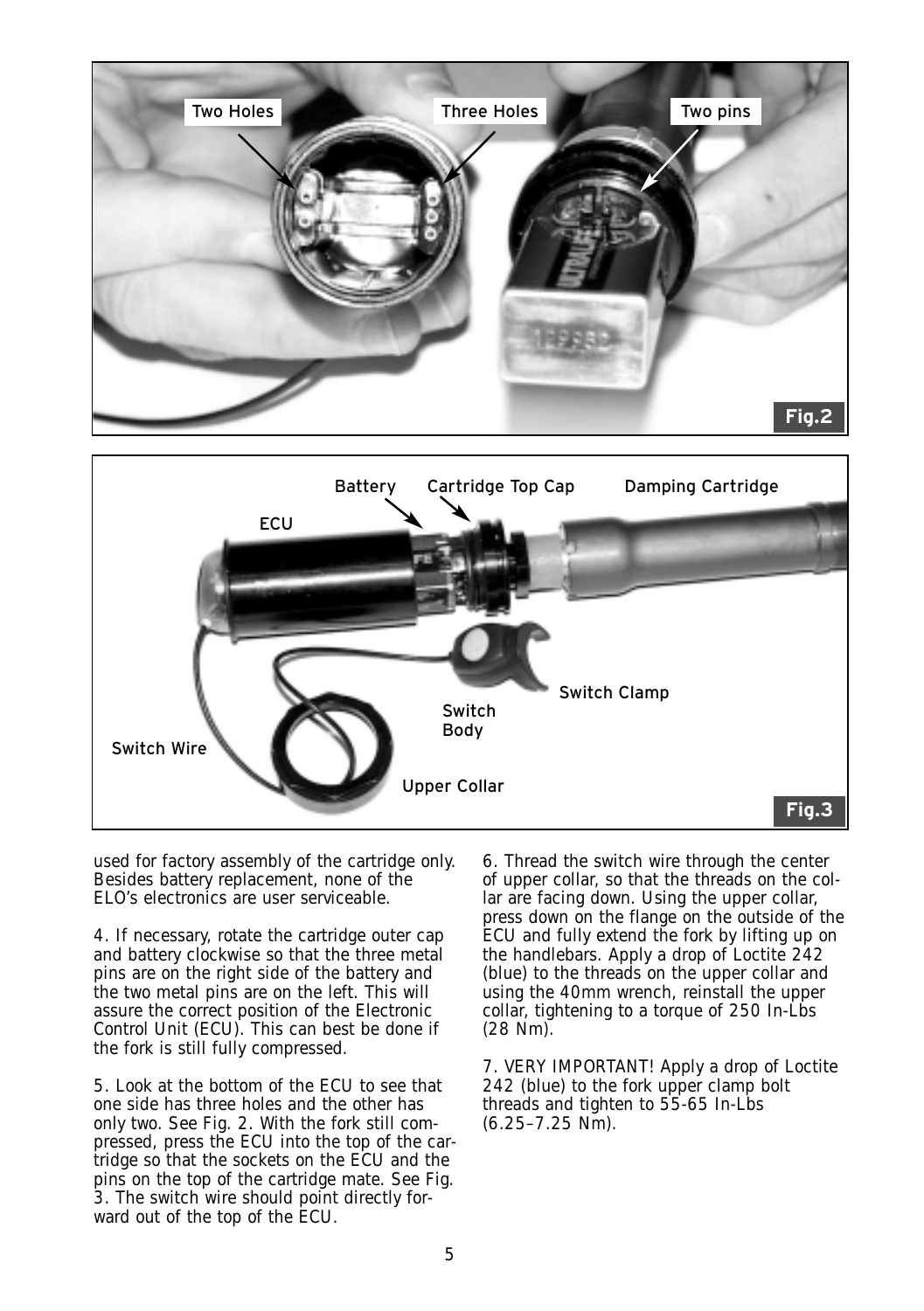

# **ELECTRONIC LOCK OUT SWITCH INSTALLATION**

The push button switch should be placed so that the rider can easily activate the switch with their thumb. Most people find the most convenient lock out operation is achieved by placing the switch clamp on the handlebar just to the outside of the brake lever, so that the switch body sits on top of the brake lever clamp. You may have to move the brake lever to allow a 5mm space between the grip and the brake lever clamp in which to fit the switch clamp. The wire from the switch should point towards the stem, whether you mount the switch on the right or left side of the handlebar. See Fig. 4.

Some very long stems, or wide or tall handlebars may not allow for mounting of the switch on the right side of the handlebar.

Secure the switch in place with the supplied zip tie. Finish by securing any excess switch wire to the handlebar or stem using the second included zip tie. Be sure that the placement of the switch and wire will not impare steering or snag on anything while riding.

#### **ELO BATTERY LIFE**

For best performance, use only a lithium 9 volt battery such as the Ultralife U9VL-J or U9VL. An alkaline 9 volt battery can be substituted, but the battery life will be significantly shorter than that of a lithium battery. See the list of Ultralife battery retailers on the front page of this manual.

When the battery power is low, the yellow LED in the clear dome on the ECU will flash. The battery should be replaced when the yellow low power indicator flashes.

When the yellow LED is lit continuously, battery power is too low to lock out the fork and it will return to the default active (not locked out) position. This feature will allow you to continue to ride the fork over rough terrain even if the battery is completely discharged. When the battery is dead, fork lock out is not possible. When the lock out switch is pressed, the yellow light will come on to indicate insufficient battery power. The battery must be replaced before lock out will again function.

**Important: For maximum battery life, store the bicycle with the Lefty ELO in the unlocked setting. When the fork is locked out, the red LED lights, using battery power. Storing the bicycle in the locked position will unnecessarily drain the battery power, shortening battery life. It is the equivalent of leaving the headlights on in your automobile.**

**Be sure to read and heed any warnings and cautions included with the battery.**

#### **ELO BATTERY REPLACEMENT**

1. Using a 40mm headset wrench, unscrew and remove the upper collar from the top of the Lefty leg. See Fig. 1 above for an illustration of the ELO components.

2. Using a 5mm hex wrench, loosen the fork upper clamp bolt. Compress the fork so that the top of the cartridge comes up through the top of the Lefty leg. This may be easiest to achieve by placing the bike upright on the floor and pushing down on the handlebars.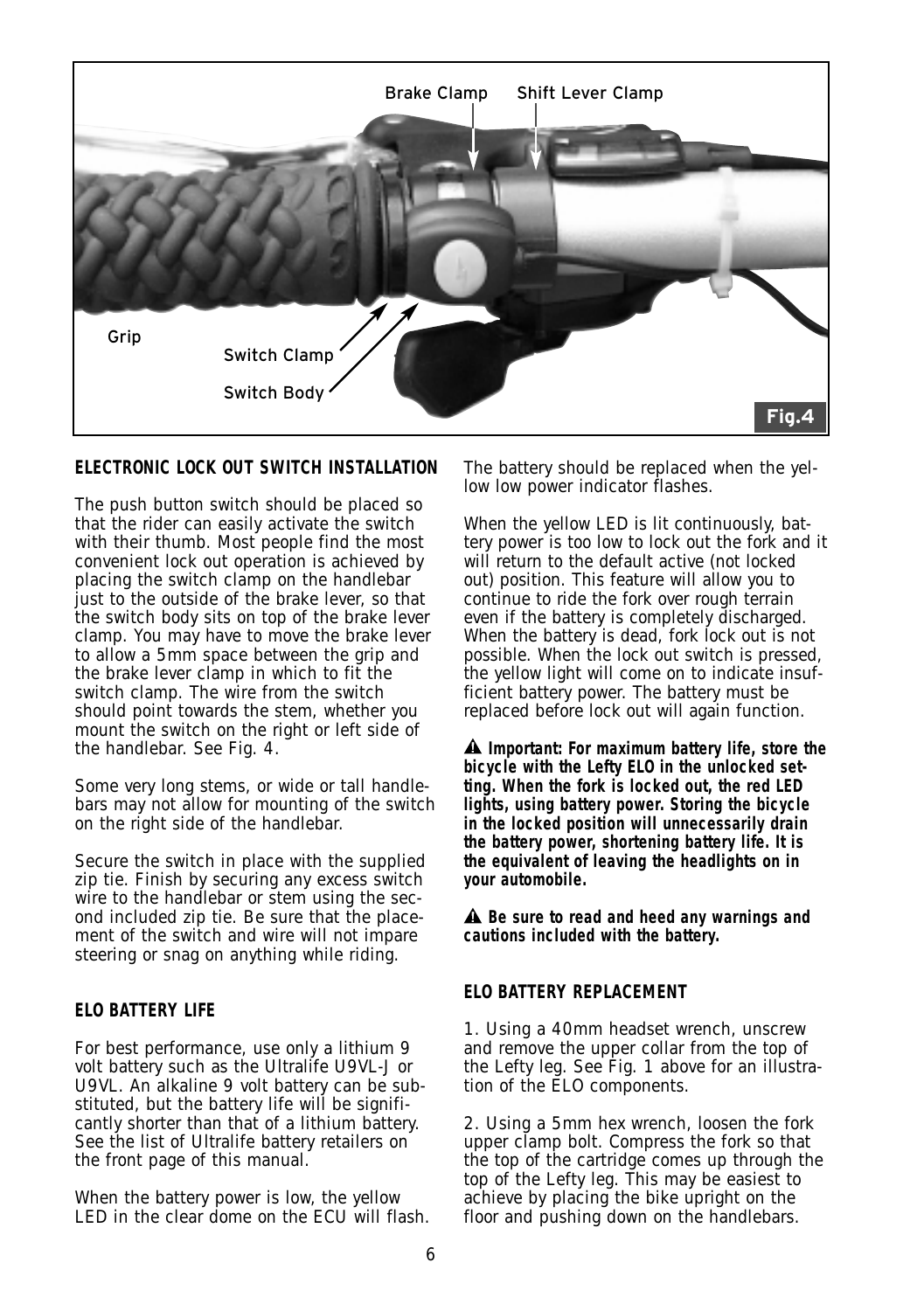Pull the Electronic Control Unit (ECU) and attached switch wire off of the top of the damping cartridge. The ECU holds the battery, and houses two LEDs to indicate fork lock out (red) and low battery (yellow). Be careful not to damage the attached switch wire when handling this piece.

3. Remove the old battery from the top of the cartridge. Press the new battery into the battery connection on the top of the cartridge so that the terminals mate. See Fig. 1.

*Note: Do not remove the two hex head screws adjacent to the battery terminals on the cartridge outer cap for any reason. These are used for factory assembly of the cartridge only. Besides battery replacement, none of the ELO's electronics are user serviceable.*

4. If necessary, rotate the cartridge outer cap and battery so that the three metal pins are on the right side of the battery and the two metal pins are on the left. This will assure the correct position of the electronic control unit (ECU). This can best be done if the fork is still fully compressed.

5. Look at the bottom of the ECU to see that one side has three holes and the other has only two. See Fig. 2. With the fork still compressed, press the ECU into the top of the cartridge so that the sockets on the ECU and the pins on the top of the cartridge mate. See Fig. 3. The switch wire should point directly forward out of the top of the ECU.

6. Using the upper collar, press down on the flange on the outside of the ECU and fully extend the fork by lifting up on the handlebars. Using the 40mm wrench, reinstall the upper collar with a drop of Loctite 242 (blue) on the threads and torque to 250 In-Lbs (28 Nm).

7. VERY IMPORTANT! Apply a drop of Loctite 242 (blue) to the fork upper clamp bolt threads and tighten to 55-65 In-Lbs (6.25–7.25 Nm).

#### **LEFTY CABLE ROUTING**

The front brake line should not go through the fork clamps, but rather to the outside of the Lefty leg and behind to the disc brake. See Fig. 5. Note that the zip tie loops need to be loose enough to allow the brake line to slide freely up and down.

The rear brake line and rear derailleur cable should be run between the upper and lower



fork clamps, between the bike's head tube and the Lefty leg.

#### **SPRING PRELOAD ADJUSTMENT FOR ALL LEFTY FORKS**

Before the bike is ridden, the spring preload must be adjusted to suit the weight of the rider. If too much preload is applied, the suspension will be stiff and unresponsive; too little preload and the rider may feel "bouncing" while climbing or sprinting, and may tend to bottom out the shock (compress it to the limit of its travel) on large bumps. The HeadShok Lefty ELO and DLR use an air spring while the Lefty M fork uses the Advanced Spring System's coil spring and MicroCellular Urethane (MCU) combination. The following procedures are for initial setup only. We encourage riders to experiment with different preloads to achieve their optimal setting.

**Caution: The upper collar with 40mm wrench flats on the top of the Lefty DLR and Lefty M is not for any kind of adjustment, it is to allow the removal and service of the fork's internals and removal of the leg from the top crown. It should not be necessary to loosen or remove this upper collar. On the Lefty ELO, this upper collar should be removed only to change the battery in the electronic control unit. If the upper collar is loosened or removed, it should be reinstalled with a drop of Loctite 242 (blue) on the threads and torqued to 250 In-Lbs (28 Nm).**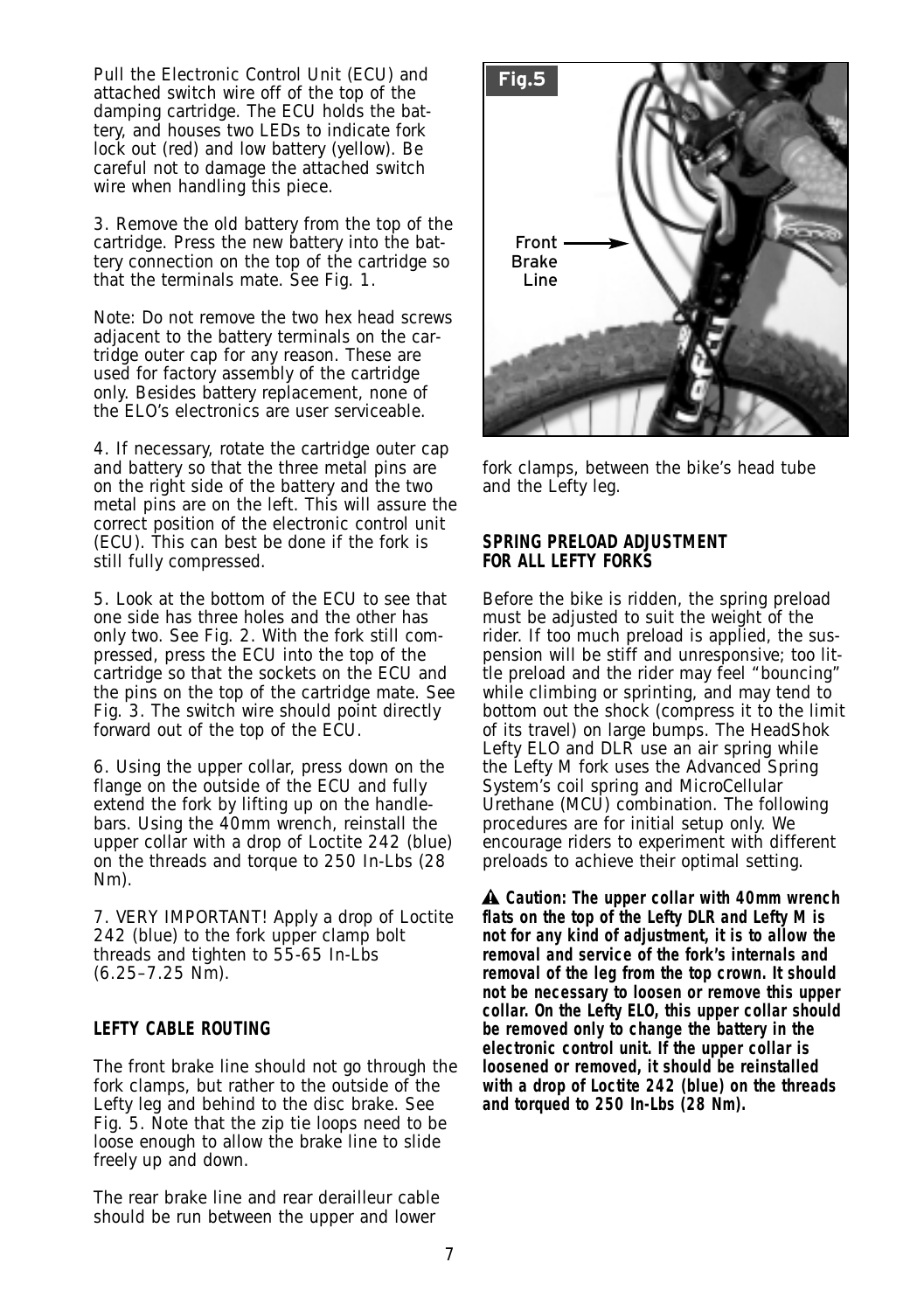#### ELO AND DLR AIR SPRING PRELOAD **ADJUSTMENT**

Air preload adjustment requires a precision suspension air pump with gauge that is capable of delivering at least 150 psi through a Schrader valve. A check valve, quick-disconnect, or valve extension may also be helpful in preventing air loss from the valve as the pump is removed. The maximum preload pressure for the air cartridge is 225 psi.

1. With the rider off of the bike, measure from the floor to the center of one end of the handlebar with the bicycle standing perfectly upright. Then position the rider on the bike in a seated, natural riding position with both feet on the pedals and weight on the seat. It may be easiest for the rider to lean against a wall or post. With only the rear brake applied and the fork unlocked, again measure the distance from the floor to the center of the end of the handlebar.

2. The difference in these two measurements is the preload sag. Most riders find the best Lefty suspension performance with 1/2 - 5/8" (12.5-16mm) sag. A good starting point is to fill the air spring to 75% of the rider's body weight. Add or remove air from the fork through the Schrader valve located at the bottom of the Lefty leg until the desired sag measurement and fork feel are achieved. Note this air pressure setting for future reference.

#### LEFTY M COIL SPRING / MCU PRELOAD **ADJUSTMENT**

There are three different weights of coils available for the Lefty M, to allow the fork to be customized to suit riders of different weights



and riding styles. Note that different bike sizes come stock with different spring weights, to best suit riders of different sizes. Each spring kit also includes performance matched negative spring in the same color. The negative spring acts to increase the ini-tial plushness of the fork by overcoming the resistance of the main spring. It also acts as a top-out spring, to prevent a harsh stop at the full extension of the fork.

| Rider Weight Range                                       | <b>Recommended Spring</b>           | <b>Spring Kit Code</b>                     |
|----------------------------------------------------------|-------------------------------------|--------------------------------------------|
| 150 lbs. or less<br>$140 - 200$ lbs.<br>180 lbs. or more | Green<br>Blue<br>Red                | <b>HD219/GRE</b><br>HD219/BLU<br>HD219/RED |
| <b>Bike Size</b>                                         | <b>Comes With This Spring</b>       |                                            |
| Small<br>Medium<br>Large<br>Extra Large<br>Jumbo         | Green<br>Blue<br>Blue<br>Red<br>Red |                                            |

Beyond changing the coil springs in the fork, the spring preload can be fine-tuned to suit rider weight and riding style.

1. With the rider off of the bike, measure from the floor to the center of one end of the handlebar with the bicycle standing perfectly upright. Then position the rider on the bike in a seated, natural riding position with both feet on the pedals and weight on the seat. It may be easiest for the rider to lean against a wall or post. With only the rear brake applied, again measure the distance from the floor to the center of one end of the handlebar.

2. The difference in these two measurements is the preload sag. Most riders find the best suspension performance with 1/2 – 5/8" (12.5 - 16mm) preload sag compression. To change the amount of sag, pull the rubber cap out of the bottom of the Lefty fork leg and insert 5mm hex wrench into the hole in the bottom of the leg. Turn the preload adjustment screw clockwise for greater preload (less sag compression) or counter-clockwise for less preload (more sag compression). See Fig. 6. Note that for full suspension use Cannondale recommends running the Lefty M in the soft end of the adjustment range to allow more shock sag.

3. When desired preload is set, replace the rubber cap.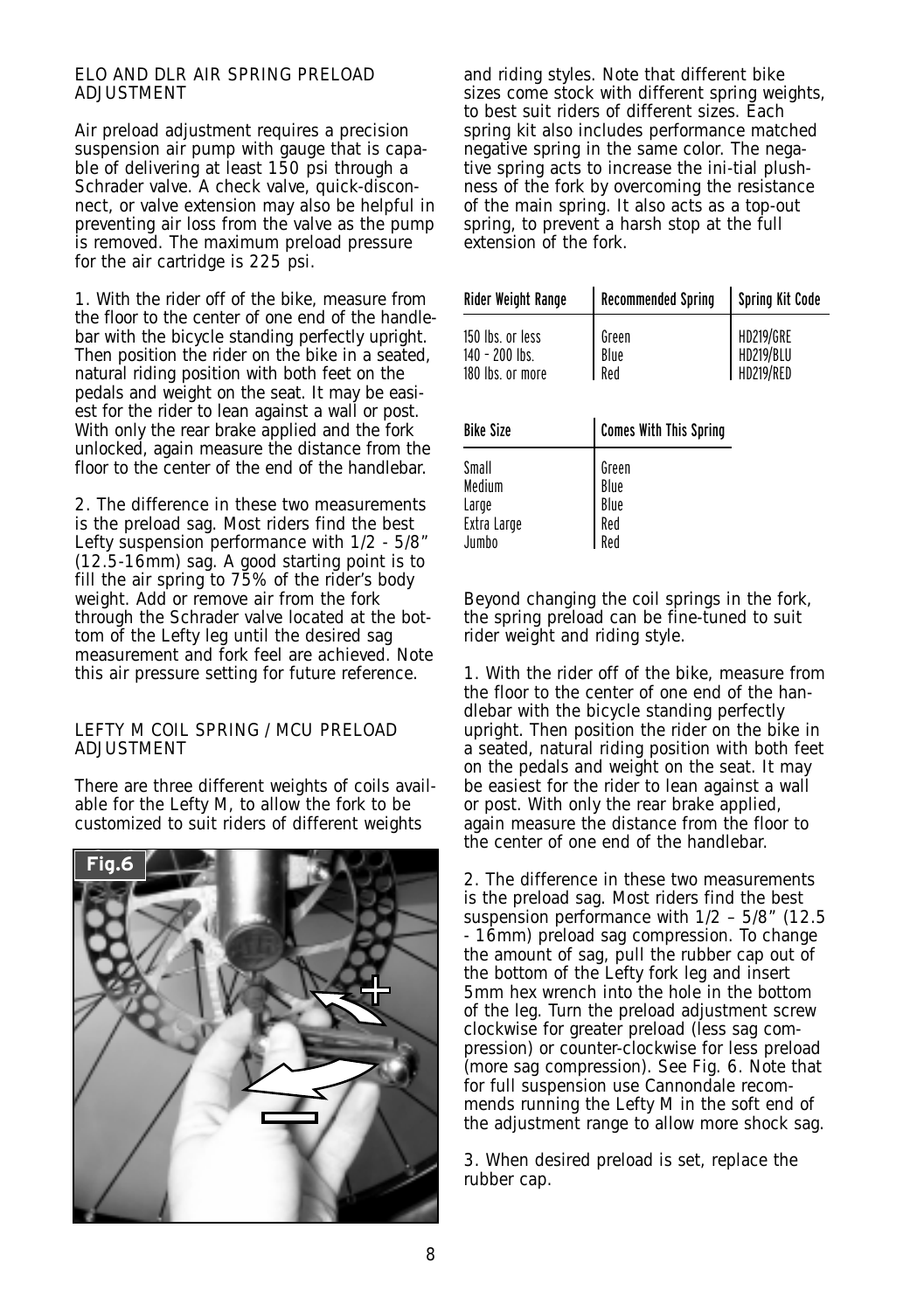## LEFTY NEGATIVE SPRINGS

Lefty forks come with three different weight negative springs and degrees of rebound damping, for riders of different weights and riding styles. The coil negative spring should not be confused with the main spring, which acts to set the stiffness of the fork. The negative spring acts to control the initial plushness of the fork by overcoming the resistance of the main spring. It also acts as a top out spring, to prevent a harsh stop at the rebound of the suspension travel. Heavier riders or those using more preload in the main spring (for a stiffer ride) will want a heavier negative spring and more rebound damping. See the following chart for negative spring information. Your local dealer can advise you about changing springs.

| <b>Bike Size</b> | <b>Comes With This Spring</b> | Kit Code         |
|------------------|-------------------------------|------------------|
| Small            | Green                         | HD212/GRN        |
| Medium           | Blue                          | <b>HD212/BLU</b> |
| Large            | Blue                          | HD212/BLU        |
| Extra Large      | Red                           | HD212/RED        |
| Jumbo            | Red                           | HD212/RED        |

#### **FRONT WHEEL REMOVAL**

The Lefty front hub uses a self-extracting bolt to attach the wheel to the Lefty's axle spindle. The bolt is held into the hub by a cap that is screwed into the non-disc side of the hub using a pin spanner tool. The self-extracting bolt and cap combination is very similar to that used on CODA Tarantula Competition or Shimano XTR, Dura Ace, and Ultegra cranks, except that the Lefty hub cap has left hand



threads. The cap should not be removed; it is there to hold the axle bolt into the hub. If you do need to remove the cap to replace the bolt, be sure to reinstall the cap with a drop of Loctite 242 (blue) on the cap threads. Remember that the cap will need to be turned counter-clockwise to be screwed in.

*NOTE: It is not necessary to remove the front wheel from the Lefty fork to change an inner tube or tire. Simply remove the tire from the wheel as you normally would using a tire lever, making sure to pull the tire off of the non-disc side of the wheel.*

1. Using a 5mm hex wrench, loosen (but don't remove) both front disc brake caliper bolts. Pivot the bottom of the brake caliper counterclockwise so that the bottom caliper bolt swings out the back of the Lefty's disc brake mount. Then drop the top bolt down out of the disc brake mount. See Fig. 7. The wheel cannot be removed without first removing the brake from the fork.

2. Using a 5mm hex wrench, unscrew the axle bolt that attaches the wheel to the fork's axle spindle in a counter-clockwise direction. Note that the bolt is held in the hub by the selfextracting cap, and will stay attached to the hub even when the wheel is removed from the axle spindle. There is no need to remove the cap from the hub.

3. Pull the wheel off of the axle spindle.

**CAUTION: Take care not to drop the fork's axle spindle on the ground when the wheel is removed. If the spindle is dented, the axle bolt may not engage the axle spindle and the fork will not be usable.**

#### **FRONT WHEEL INSTALLATION**

1. Make sure that the CODA front disc brake is not attached to the Lefty disc brake mount. It is not possible to install the wheel with the brake installed on the fork. If necessary, remove the front disc brake caliper from the fork using a 5mm hex wrench as instructed in step 1 of the FRONT WHEEL REMOVAL section above.

2. Apply a light coat of good quality bicycle grease to the flat bearing seats on the tapered axle spindle of the fork. Also smear a little grease on the axle bolt threads inside the end of the axle spindle. Take care not to get any grease on the disc brake or brake rotor attached to the hub.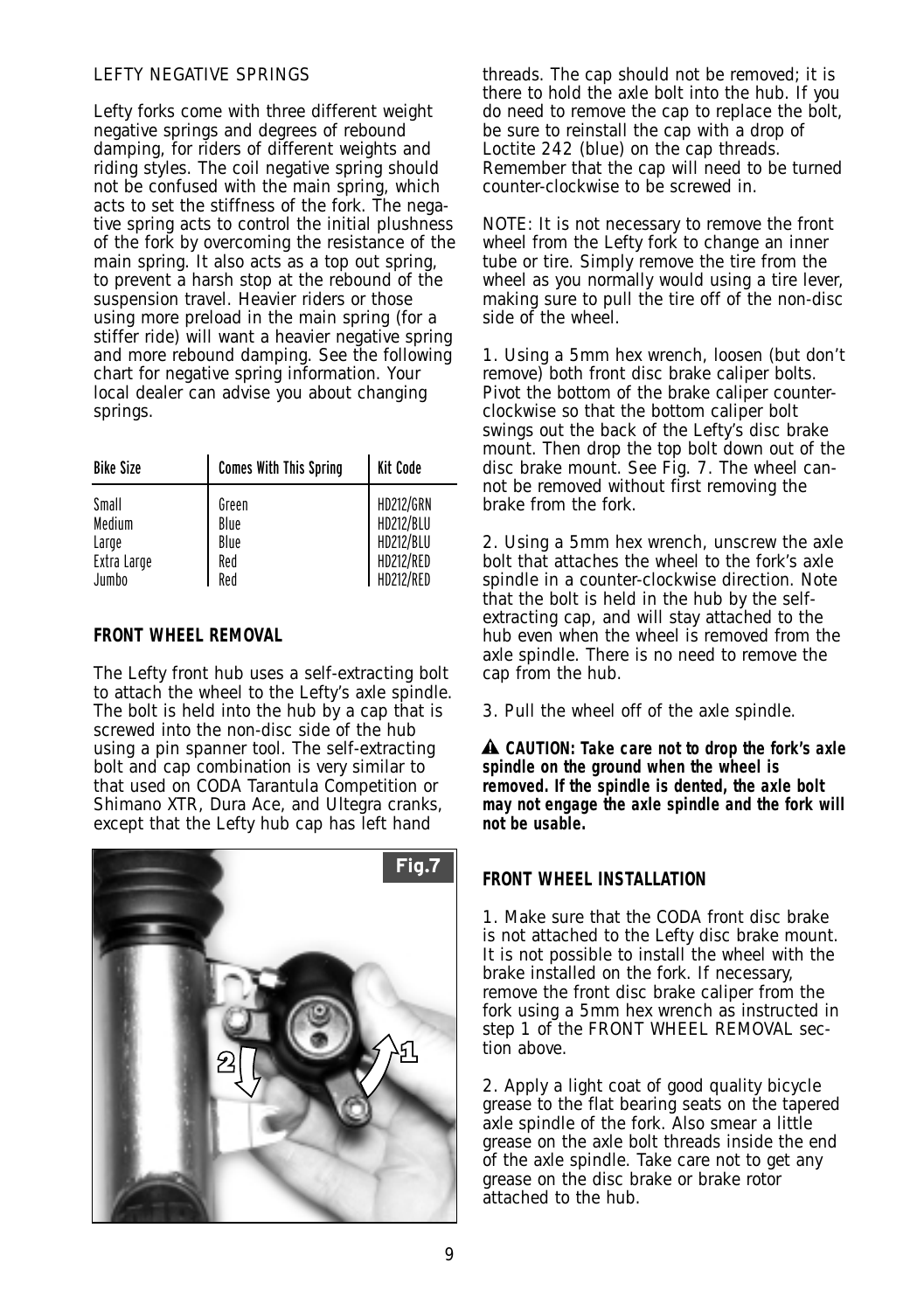*Note: It is very important that you grease the axle bolt threads inside the end of the axle spindle, especially on the titanium spindles found on Lefty ELO and DLR forks. If overtightened, an unlubricated bolt threaded into a titanium struc-ture will seize, making removal difficult or impossible without damaging the bolt or spindle.*

3. Slide the front wheel onto the axle spindle with the disc side of the hub closest to the fork leg. Make sure to press the wheel straight onto the axle spindle so that the bolt threads will correctly engage with the threads in the spindle. Using a 5mm hex wrench, tighten the axle bolt to 133 In-Lbs (15 Nm). See Fig. 8. It is sometimes easiest to install the front wheel by laying the bike down on the left side, axle spindle facing up. Then place the hub straight down on the spindle, and tighten the axle bolt.





4. Reinstall the brake caliper to the Lefty's disc brake mount. You will need to first slip the caliper over the brake rotor so that rotor runs between the brake pads. Check to be sure that both brake pads are in the caliper. Then slide the top caliper bolt up into the disc brake mount, and rotate the bottom of the caliper clockwise into the bottom caliper bolt slot. See Fig. 9. Be sure that the spacing shims are on the inside of disc brake mount (against the brake caliper body), not directly under the head of the caliper bolts. Using a 5mm hex wrench, tighten both brake caliper bolts to 69-78 In-Lbs (8-9 Nm).

## **LOCK OUT FUNCTION (LEFTY DLR AND ELO ONLY)**

Both the Lefty ELO and DLR feature on-the-fly lock out allowing the rider to turn the shock absorber on or off as desired. The ELO lock out is activated by pushing the button attached to the handlebar and connected to the Lefty car-tridge by the switch wire. The Lefty DLR lock out is activated by turning the black lock out knob located atop the Lefty leg clockwise to lock out the sus-pension action of the fork, or counter-clockwise to activate the suspension.

## **ON-THE-FLY DAMPING ADJUSTMENT (LEFTY DLR ONLY)**

Lefty DLR cartridges allow "on-the-fly" adjustment of the low speed (small bump) damping by means of the red damping dial located in the center of the larger black lock out knob. Turning the small red dial all the way counterclockwise adjusts the damping to its most open, compliant setting (minimum damping.) Conversely, turning the dial clockwise will increase the damping. The red slow speed damping dial is only for adjustment, it does not lock out the suspension action (the larger lock out knob controls the lock out.)

## **HEAD TUBE ANGLE ADJUSTMENT**

The Lefty fork is designed to be set up so that the upper collar on the top of the fork leg is flush with the top of the upper clamp. However, it is possible to slightly decrease the height of the front of the bike while simultaneously increasing the head tube angle of the bike. Note that a steeper head tube angle will change the steering and handling of the bike.

1. Loosen the clamp bolts and slide the leg up in the clamps until the lower clamp is 110mm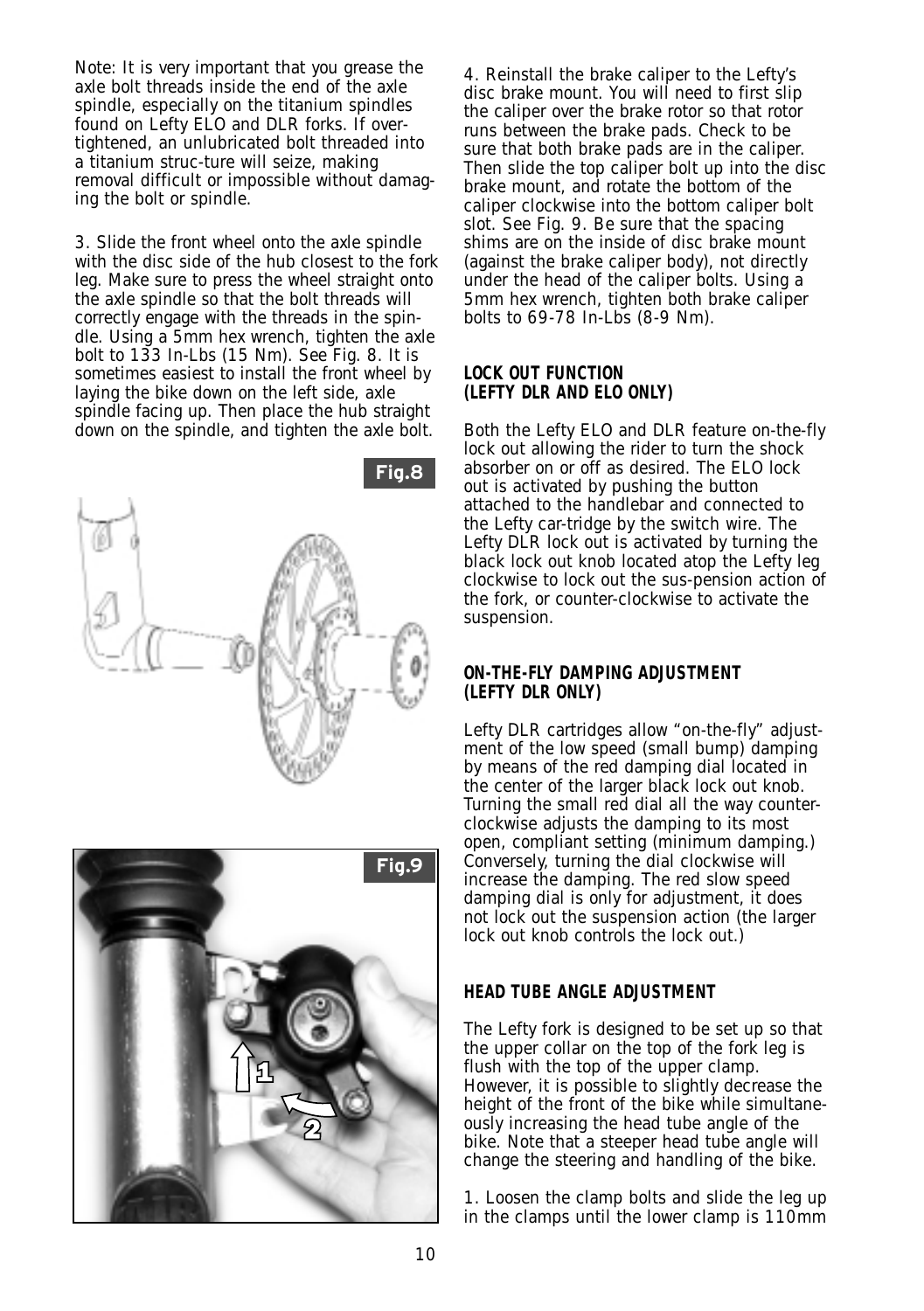

from the tire (see Fig. 10). Mark the fork leg at this point with a marker or tape. This is the lowest safe adjustment for the fork clamps. Do not scribe or scratch the fork leg with an awl, file, or similarly sharp object.

**Caution: This lowest safe adjustment point will change if you change the front tire. If you change to a larger front tire, you must again check that you have at least 110mm of clearance between the bottom of the lower crown and the tire before riding the bike.**

2. Adjust the fork leg in the clamps within the range defined by the upper collar on the top of the leg and the mark which you made indicating the lowest safe position for the clamps.

**WARNING: If the Lefty fork clamps are set with less than 110mm of clearance between the tire and the bottom of the lower clamp, there is a risk of contact between the tire and the lower clamp when the fork is completely compressed. If such tire / clamp contact occurs while riding, the front wheel could stop suddenly and throw the rider over the handlebars, with risk of serious injury or death.**

3. Apply grease to the threads of all four clamp bolts and using a 5mm hex wrench tighten the bolts to 55-65 In-Lbs (6.25-7.25 Nm).

#### **HEADSHOK SCHEDULED MAINTENANCE**

It is recommended that you take your Lefty fork to your Authorized HeadShok Service Center for a regular tune up every two months or 40 hours of riding. Your fork is a high performance suspension system and needs regular inspection, lubrication, and maintenance.

Your mechanic will check the following items and service the fork as necessary. Between these tune-ups, you will also want to occasionally check your HeadShok as outlined below.

## FRAME AND FORK

Once a month, or every few rides, clean and inspect the entire frame and fork for any dents, cracks, or other damage. If any damage to the frame or fork is found, do not ride the bicycle. Have the damage inspected and assessed by a Cannondale or HeadShok dealer.

## HEADSET BEARING SEAL

All Lefty forks and all other forks which come with the new lightweight HeadShok stem (which can be identified by its two clamp bolts) use a secondary black rubber seal on top of the top headset bearing. For the Lefty fork this seal goes below the top clamp. against the headset bearing. Single crown forks use the seal below the stem, against the bearing. This seal will keep water and dirt out of the headset bearing.

## SUSPENSION FORK BOOT

Frequently inspect the rubber boot at the base of the leg of the Lefty fork for tears, cuts, or broken zip ties that could allow contamination. The fork boot protects the needle bearings and bearing races from water, dirt, and other contaminants. Make sure that the brake tubing has not rubbed a hole in the boot. If the tubing is rubbing on the boot, you should re-route it to eliminate the contact. Your local Cannondale retailer can help you with this procedure.

If the boot is damaged in any way, it must be replaced immediately. On the Lefty fork, it is necessary to remove the front brake, loosen the leg clamps using a 5mm hex wrench, remove the upper collar from the top of the Lefty leg (using a 40mm headset wrench), drop the fork leg out of the clamps, and replace the boot. To reinstall the leg, see the "Head Tube Angle Adjustment" section of the instructions below. Your local Cannondale dealer can help you with these procedures. Damage to the HeadShok due to contamination by water or dirt will not be covered under warranty.

**Caution: The upper collar with 40mm wrench flats on the top of the Lefty DLR and Lefty M is not for any kind of adjustment, it is to allow the**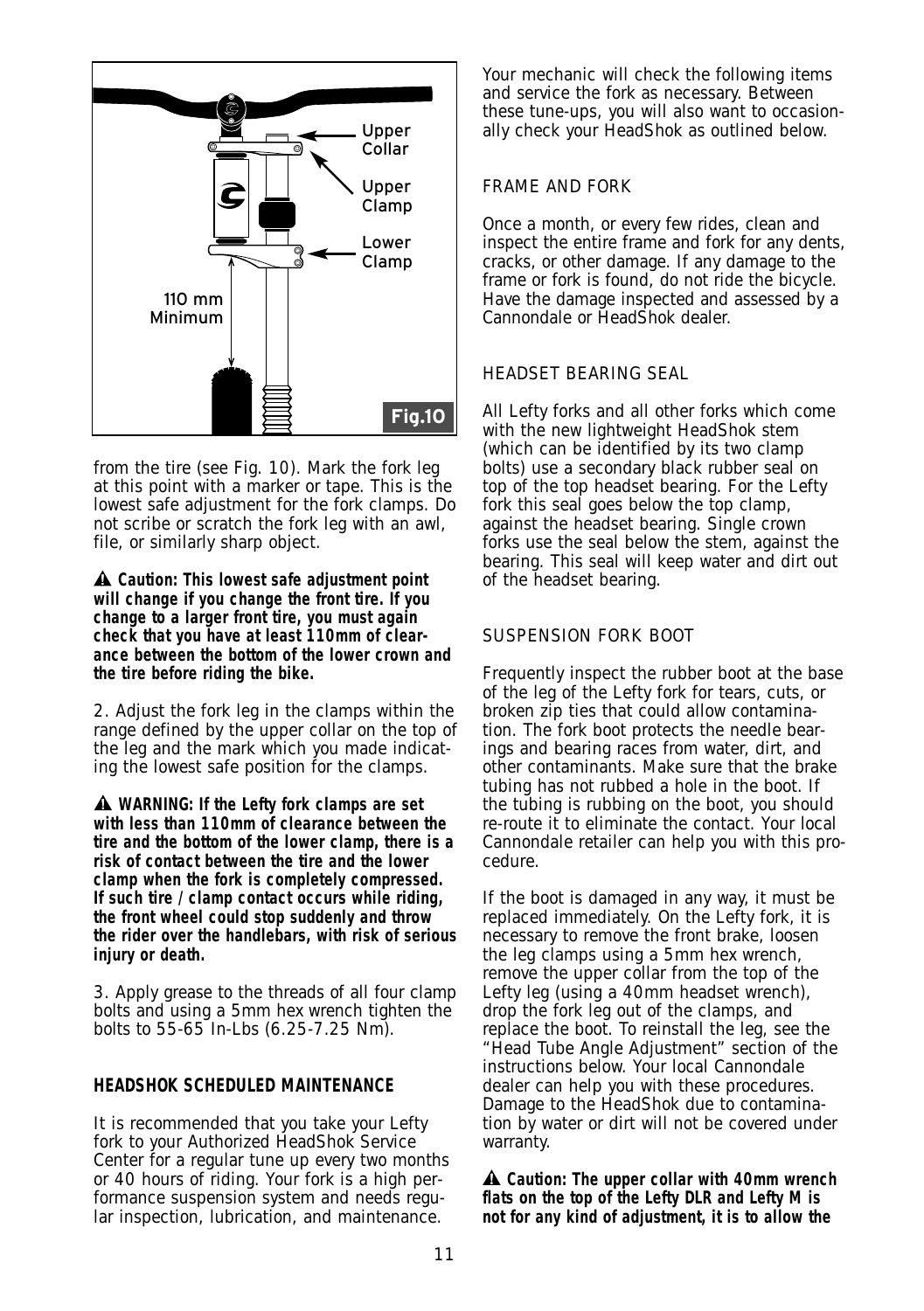**removal and service of the fork's internals and removal of the leg from the top crown. It should not be necessary to loosen or remove this upper collar. On the Lefty ELO, this upper collar should be removed only to change the battery in the electronic control unit. If the upper collar is loosened or removed, it should be reinstalled with a drop of Loctite 242 (blue) on the threads and torqued to 250 In-Lbs (28 Nm).**

#### INNER STANCHION TUBE

Several times a year, or if the suspension boot has been damaged, or if the fork has taken a large or unexpected impact, you should inspect the inner stanchion tube beneath the boot. Before proceeding, make sure that you have two replacement zip ties to reaffix the HeadShok boot. These should be available from your local Cannondale or HeadShok Authorized Retailer. Cut both old zip ties off of the boot and pull the boot up off of the lower boot mount and down off of the lower collar. Clean this area inside the boot of any dirt and old grease. Inspect the inner races and the stanchion tube for corrosion, cracks, or a bent leg.

If there are any cracks on the telescoping assembly or if it is bent at all, the fork must be replaced immediately. DO NOT CONTINUE TO RIDE THE FORK! See your local Cannondale or HeadShok dealer.

If rust, pitting, or corrosion is present on the inner leg, you should take the fork to your Cannondale Authorized Retailer for inspection. They will assess the condition of the fork and evaluate the amount of structural damage that may have resulted.

**WARNING: Serious, structural corrosion on the telescoping assembly of a HeadShok fork will decrease the useful life of the fork. Corrosion or cracks on the stanchion tube, or a bent stanchion tube, may lead to the failure of the fork, which could cause an accident with attendant risk of injury or death to the rider. HeadShok forks that show signs of such structural damage in the telescoping assembly must be replaced immediately.**

After completing the inspection of the HeadShok steerer tube assembly lightly coat the exposed length of the inner steerer tube and bearing races with a good quality light bicycle grease, such as Royal Purple grease, Finish Line White Teflon grease, or Slick 50 One Grease. Replace the boot onto the lower collar of the HeadShok telescoping assembly and to the bottom of the inner fork tube.

Reattach the boot with two zip ties. Make sure that the zip ties are secured tightly.

## NEEDLE BEARING LUBRICATION

The needle bearings (which provide the smooth travel of the HeadShok sus-pension system) inside all mountain HeadShok forks should be lubricated every two months or 40 hours of riding. This procedure requires partial disassembly of the suspension fork, and therefore must be performed only by an experienced bicycle mechanic at an Authorized HeadShok Service Center.

# CARTRIDGE SERVICE AND CUSTOM TUNING

The HeadShok system is incredibly versatile and can be easily adjusted or upgraded. Depending upon the model of fork, HeadShok Service Centers can advise you about changing spring preload, spring rate, compression damping, rebound damping, and on-the-fly lock out. See your dealer for more informa-tion regarding the fine-tuning or upgrading of your HeadShok Lefty fork.

Like other HeadShok damping cartridges, the Lefty ELO and DLR cartridges can be removed, serviced, adjusted, bled, and reinstalled. The ELO and DLR cartridges come stock with 5 weight oil. This can be changed to a lighter or heavier fluid for decreased or increased fork damping. Additionally, the damping characteristics can be modified by changing the internal valve shims on the oil piston. The shims on top of the piston control compression damping, while the shims under the piston control the rebound damping. Thicker shims provide more damping. These service procedures should only be performed by an experienced bicycle mechanic at an Authorized HeadShok Service Center.

## **WASHING THE ELO**

A note on the washing of a Lefty ELO fork: Because of its electronic compo-nents, some care must be taken when washing an ELO equipped bicycle. The electronic control unit is sealed to resist penetration of water and mud when riding, but is not water proof. The ELO unit should not be totally submerged in water, nor should a high pressure water spray be directed at the unit. The best way to thoroughly wash the Lefty ELO is to use a damp sponge or rag and a little detergent if necessary.